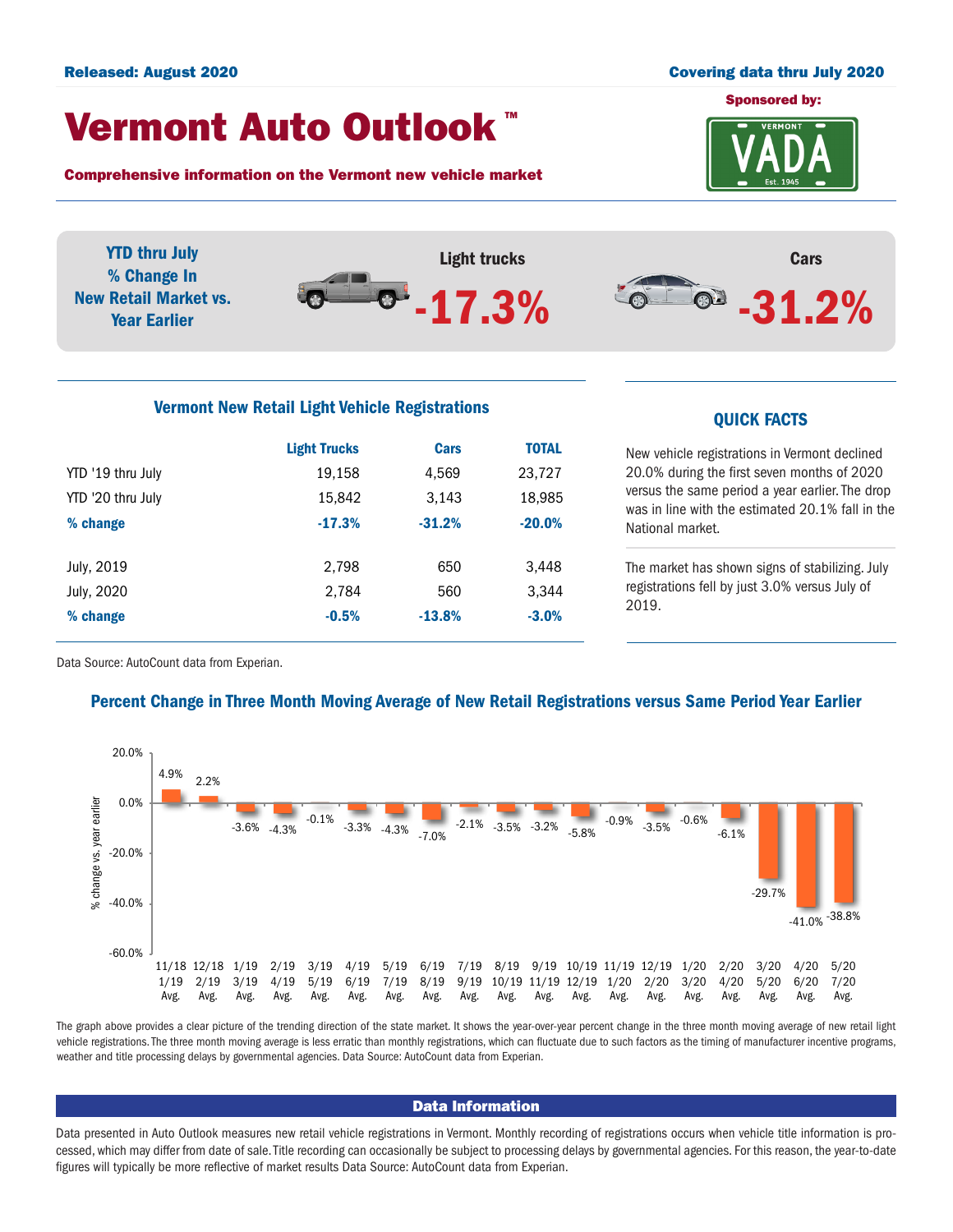#### Page 2 Released: August 2020



|                                 |                      |                        |                |                      | Vermont New Retail Car and Light Truck Registrations |        |                                |         |                                      |        |
|---------------------------------|----------------------|------------------------|----------------|----------------------|------------------------------------------------------|--------|--------------------------------|---------|--------------------------------------|--------|
|                                 |                      | June and July Combined |                | <b>YTD thru July</b> |                                                      |        | <b>YTD</b><br>Market Share (%) |         |                                      |        |
|                                 | Number<br>of dealers | 2019                   | 2020           | % chg.               | 2019                                                 | 2020   | % chg.                         | 2019    | 2020                                 | Chg.   |
| <b>TOTAL</b>                    |                      | 7,306                  | 5,416          | $-25.9%$             | 23,727                                               | 18,985 | $-20.0%$                       |         |                                      |        |
| Cars                            |                      | 1,420                  | 891            | $-37.3%$             | 4,569                                                | 3,143  | $-31.2%$                       | 19.3    | 16.6                                 | $-2.7$ |
| Trucks                          |                      | 5,886                  | 4,525          | $-23.1%$             | 19,158                                               | 15,842 | $-17.3%$                       | 80.7    | 83.4                                 | 2.7    |
|                                 |                      |                        |                |                      |                                                      |        |                                |         |                                      |        |
| Domestic Brands                 |                      | 3,068                  | 2,277          | $-25.8%$             | 10,289                                               | 8,503  | $-17.4%$                       | 43.4    | 44.8                                 | 1.4    |
| European Brands                 |                      | 465                    | 433            | $-6.9%$              | 1,595                                                | 1,355  | $-15.0%$                       | 6.7     | $7.1\,$                              | 0.4    |
| Japanese Brands                 |                      | 3,485                  | 2,487          | $-28.6%$             | 10,916                                               | 8,367  | $-23.4%$                       | 46.0    | 44.1                                 | $-1.9$ |
| <b>Korean Brands</b>            |                      | 288                    | 219            | $-24.0%$             | 927                                                  | 760    | $-18.0%$                       | 3.9     | 4.0                                  | 0.1    |
| Acura                           | $\mathbf{1}$         | 36                     | 30             | $-16.7%$             | 117                                                  | 73     | $-37.6%$                       | 0.5     | 0.4                                  | $-0.1$ |
| Alfa Romeo                      | $\mathbf{1}$         | $\overline{2}$         | $\mathbf{1}$   | $-50.0%$             | $11\,$                                               | 6      | $-45.5%$                       | $0.0\,$ | 0.0                                  | 0.0    |
| Audi                            | $\sqrt{2}$           | 74                     | 59             | $-20.3%$             | 271                                                  | 211    | $-22.1%$                       | 1.1     | 1.1                                  | 0.0    |
| <b>BMW</b>                      | $\mathbf{1}$         | 31                     | 24             | $-22.6%$             | 117                                                  | 81     | $-30.8%$                       | 0.5     | 0.4                                  | $-0.1$ |
| <b>Buick</b>                    | 9                    | 87                     | 49             | $-43.7%$             | 370                                                  | 219    | $-40.8%$                       | 1.6     | $1.2\,$                              | $-0.4$ |
| Cadillac                        | 5                    | 25                     | 10             | $-60.0%$             | 64                                                   | 44     | $-31.3%$                       | 0.3     | 0.2                                  | 0.0    |
| Chevrolet                       | 13                   | 672                    | 495            | $-26.3%$             | 2,183                                                | 2,033  | $-6.9%$                        | 9.2     | 10.7                                 | 1.5    |
| Chrysler                        | 10                   | 16                     | 13             | $-18.8%$             | 68                                                   | 38     | $-44.1%$                       | 0.3     | $0.2\,$                              | $-0.1$ |
| Dodge                           | 9                    | 52                     | 28             | $-46.2%$             | 170                                                  | 116    | $-31.8%$                       | 0.7     | 0.6                                  | $-0.1$ |
| <b>FIAT</b>                     | $\mathbf{1}$         | 3                      | 5              | 66.7%                | 13                                                   | 10     | $-23.1%$                       | 0.1     | 0.1                                  | 0.0    |
| Ford                            | 16                   | 998                    | 702            | $-29.7%$             | 3,337                                                | 2,590  | $-22.4%$                       | 14.1    | 13.6                                 | $-0.4$ |
| Genesis                         | $\mathbf{1}$         | 3                      | $\overline{2}$ | $-33.3%$             | 8                                                    | 4      | $-50.0%$                       | 0.0     | 0.0                                  | 0.0    |
| GMC                             | 9                    | 382                    | 285            | $-25.4%$             | 1,420                                                | 1,160  | $-18.3%$                       | 6.0     | 6.1                                  | 0.1    |
| Honda                           | 4                    | 650                    | 415            | $-36.2%$             | 1,945                                                | 1,371  | $-29.5%$                       | 8.2     | 7.2                                  | $-1.0$ |
| Hyundai                         | 3                    | 131                    | 84             | $-35.9%$             | 354                                                  | 280    | $-20.9%$                       | 1.5     | 1.5                                  | 0.0    |
| Infiniti                        | $\mathbf 0$          | 3                      | 0              | $-100.0%$            | 14                                                   | 3      | $-78.6%$                       | 0.1     | 0.0                                  | 0.0    |
| Jaguar                          | 0                    | 3                      | 2              | $-33.3%$             | $11\,$                                               | 4      | $-63.6%$                       | 0.0     | 0.0                                  | 0.0    |
| Jeep                            | 9                    | 377                    | 352            | $-6.6%$              | 1,233                                                | 1,071  | $-13.1%$                       | 5.2     | 5.6                                  | 0.4    |
| Kia                             | 3                    | 154                    | 133            | $-13.6%$             | 565                                                  | 476    | $-15.8%$                       | 2.4     | 2.5                                  | 0.1    |
| <b>Land Rover</b>               | $\mathbf 0$          | 9                      | 4              | $-55.6%$             | 31                                                   | 24     | $-22.6%$                       | 0.1     | 0.1                                  | 0.0    |
| Lexus                           | 0                    | 13                     | 5              | $-61.5%$             | 51                                                   | 20     | $-60.8%$                       | 0.2     | 0.1                                  | $-0.1$ |
| Lincoln                         | 4                    | 21                     | 5              | $-76.2%$             | 56                                                   | 44     | $-21.4%$                       | 0.2     | 0.2                                  | 0.0    |
| Mazda                           | $\overline{2}$       | 80                     | 73             | $-8.8%$              | 274                                                  | 213    | $-22.3%$                       | 1.2     | 1.1                                  | 0.0    |
| Mercedes                        | 1                    | 33                     | 23             | $-30.3%$             | 117                                                  | 78     | $-33.3%$                       | 0.5     | 0.4                                  | $-0.1$ |
| <b>MINI</b>                     | $\mathbf{1}$         | 19                     | 10             | $-47.4%$             | 45                                                   | 19     | $-57.8%$                       | 0.2     | 0.1                                  | $-0.1$ |
| Mitsubishi                      | $\overline{a}$       | 81                     | 61             | $-24.7%$             | 247                                                  | 221    | $-10.5%$                       | 1.0     | 1.2                                  | 0.1    |
| Nissan                          | 5                    | 362                    | 160            | $-55.8%$             | 1,175                                                | 736    | $-37.4%$                       | $5.0\,$ | 3.9                                  | $-1.1$ |
| Other                           |                      | 9                      | 43             | 377.8%               | 43                                                   | 98     | 127.9%                         | 0.2     | 0.5                                  | 0.3    |
| Porsche                         | $\mathbf 0$          | 6                      | 4              | $-33.3%$             | 20                                                   | 13     | $-35.0%$                       | 0.1     | 0.1                                  | 0.0    |
| Ram                             | 6                    | 407                    | 317            | $-22.1%$             | 1,267                                                | 1,110  | $-12.4%$                       | 5.3     | 5.8                                  | 0.5    |
| Subaru                          |                      | 937                    | 780            | $-16.8%$             | 3,182                                                | 2,600  | $-18.3%$                       | 13.4    | 13.7                                 | 0.3    |
| Tesla                           | 0                    | 31                     | 20             | $-35.5%$             | 114                                                  | 75     | $-34.2%$                       | 0.5     | 0.4                                  | $-0.1$ |
| Toyota                          |                      | 1,318                  | 927            | $-29.7%$             | 3,888                                                | 3,057  | $-21.4%$                       | 16.4    | 16.1                                 | $-0.3$ |
| Volkswagen                      |                      | 218                    | 232            | 6.4%                 | 732                                                  | 702    | $-4.1%$                        | 3.1     | 3.7                                  | 0.6    |
| Volvo                           | 2                    | 63                     | 63             | 0.0%                 | 214                                                  | 185    | $-13.6%$                       | 0.9     | 1.0                                  | 0.1    |
| Top ten brands are shaded grey. |                      |                        |                |                      |                                                      |        |                                |         | Source: AutoCount data from Experian |        |

At Auto Outlook, we strive to provide accurate analyses based upon the data available to us. Auto Outlook can make no representation or warranty with respect to the accuracy or completeness of the data we provide or the projections that we make based upon such data. Auto Outlook expressly disclaims any such warranties, and undue reliance should not be placed on any analysis. Auto Outlook undertakes no obligation to revise any forecasts or analyses, whether as a result of any new data, the occurrence of future events, or otherwise.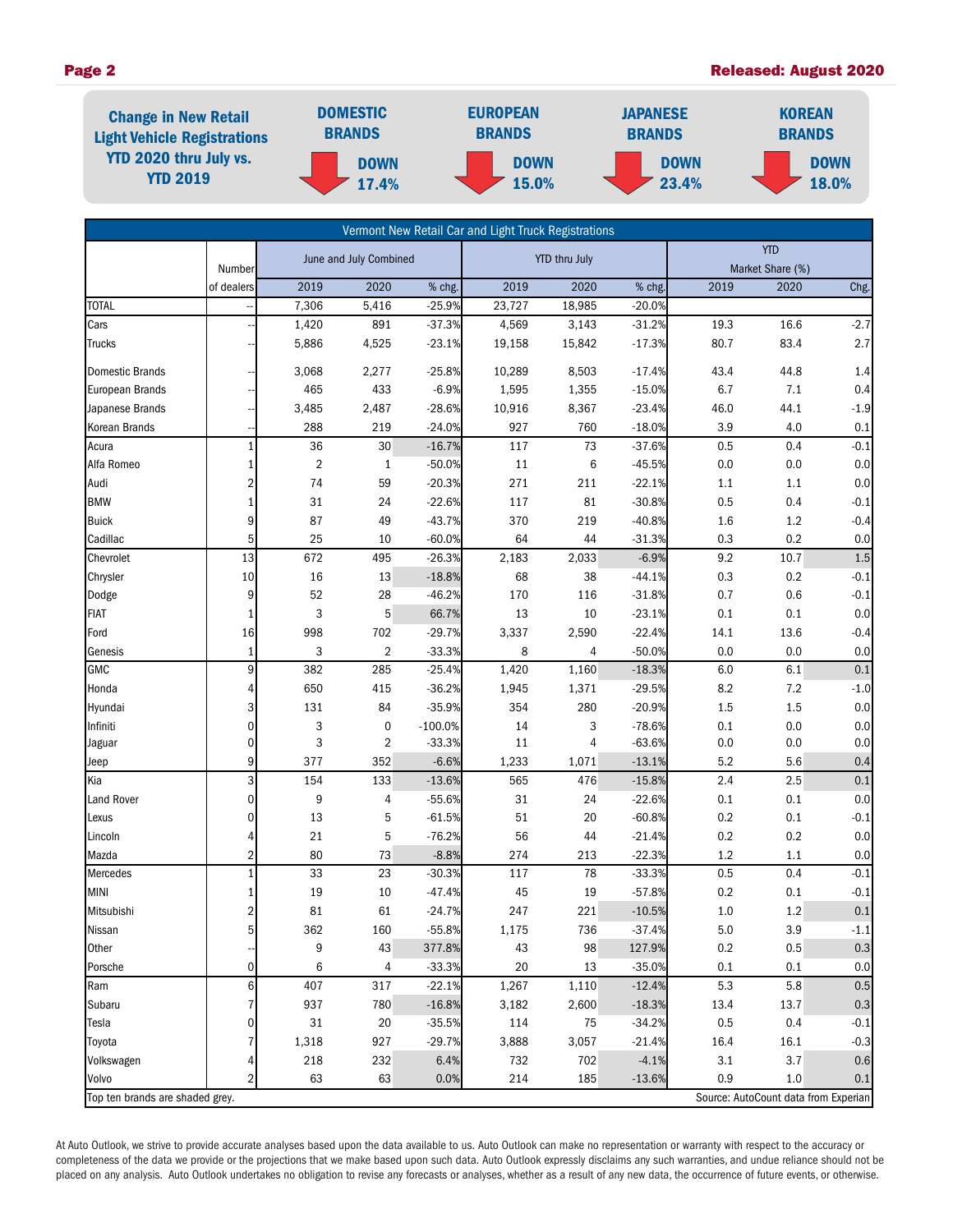# Percent Change in Brand Registrations YTD 2020 thru July vs. YTD 2019 (Top 25 selling brands)





Vermont and U.S. Market Share YTD 2020 thru July (Top 20 selling brands in state)



Registrations declined by less than 15% for Volkswagen, Chevrolet, Mitsubishi, Ram, Jeep, and Volvo.



Toyota, Subaru, Ford, Chevrolet, and Honda were market share leaders in Vermont

Data Source: AutoCount data from Experian.

Attribution notice: Any material quoted must be attributed to Vermont Auto Outlook, published by Auto Outlook, Inc. on behalf of the Vermont Vehicle and Automotive Distributors Association. Data source must also be shown as "Data Source: AutoCount Data from Experian." Please contact the association with any questions or comments regarding the publication.